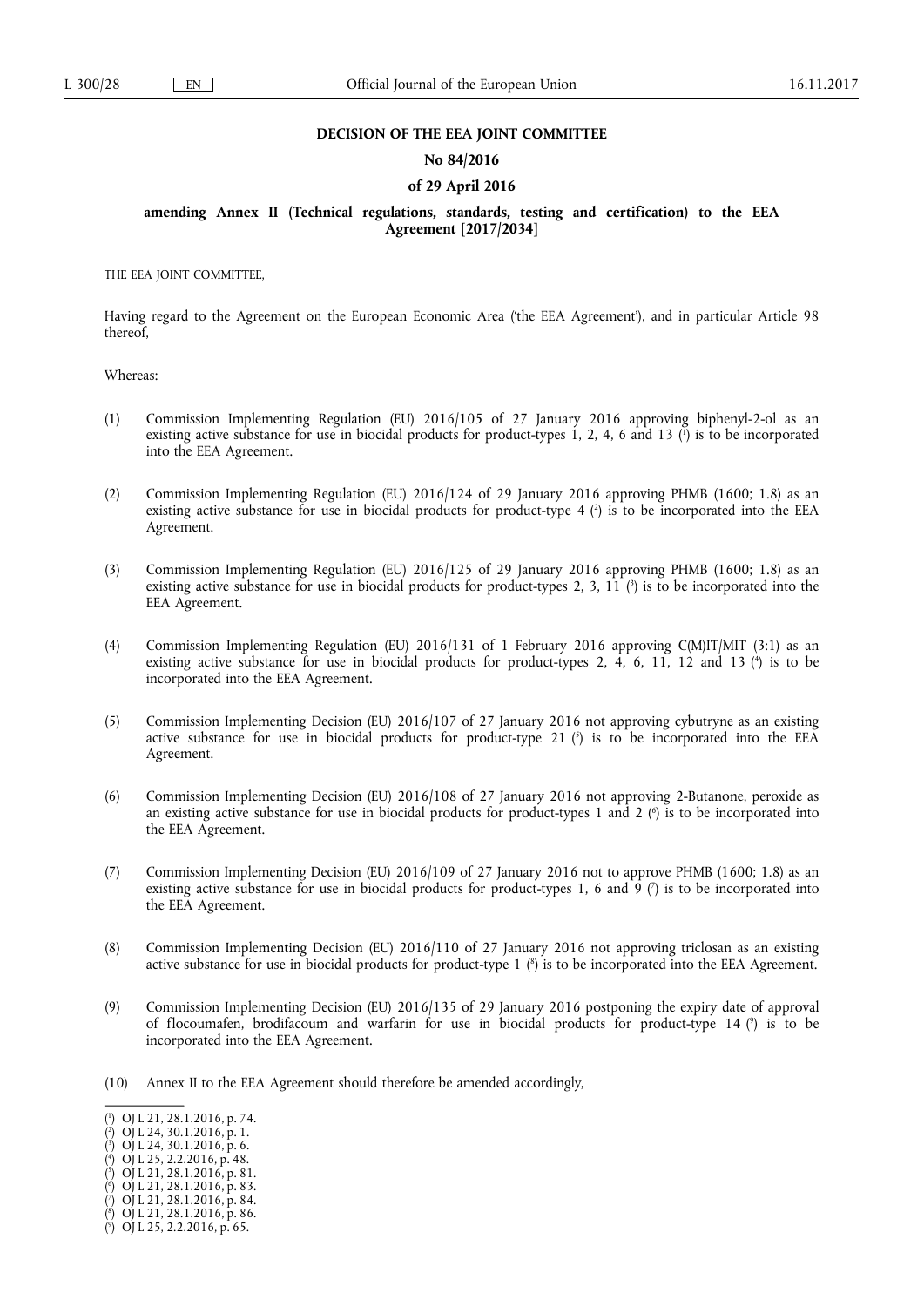HAS ADOPTED THIS DECISION:

#### *Article 1*

The following points are inserted after point 12zzzb (Commission Implementing Regulation (EU) 2015/985) of Chapter XV of Annex II to the EEA Agreement:

- '12zzzc. **32016 R 0105**: Commission Implementing Regulation (EU) 2016/105 of 27 January 2016 approving biphenyl-2-ol as an existing active substance for use in biocidal products for product-types 1, 2, 4, 6 and 13 (OJ L 21, 28.1.2016, p. 74).
- 12zzzd. **32016 D 0107**: Commission Implementing Decision (EU) 2016/107 of 27 January 2016 not approving cybutryne as an existing active substance for use in biocidal products for product-type 21 (OJ L 21, 28.1.2016, p. 81).
- 12zzze. **32016 D 0108**: Commission Implementing Decision (EU) 2016/108 of 27 January 2016 not approving 2-Butanone, peroxide as an existing active substance for use in biocidal products for product-types 1 and 2 (OJ L 21, 28.1.2016, p. 83).
- 12zzzf. **32016 D 0109**: Commission Implementing Decision (EU) 2016/109 of 27 January 2016 not to approve PHMB (1600; 1.8) as an existing active substance for use in biocidal products for product-types 1, 6 and 9 (OJ L 21, 28.1.2016, p. 84).
- 12zzzg. **32016 D 0110**: Commission Implementing Decision (EU) 2016/110 of 27 January 2016 not approving triclosan as an existing active substance for use in biocidal products for product-type  $1$  (OJ L  $21$ , 28.1.2016, p. 86).
- 12zzzh. **32016 R 0124**: Commission Implementing Regulation (EU) 2016/124 of 29 January 2016 approving PHMB (1600; 1.8) as an existing active substance for use in biocidal products for product-type 4 (OJ L 24, 30.1.2016, p. 1).
- 12zzzi. **32016 R 0125**: Commission Implementing Regulation (EU) 2016/125 of 29 January 2016 approving PHMB (1600; 1.8) as an existing active substance for use in biocidal products for product-types 2, 3, 11 (OJ L 24, 30.1.2016, p. 6).
- 12zzzj. **32016 R 0131**: Commission Implementing Regulation (EU) 2016/131 of 1 February 2016 approving C(M)IT/MIT (3:1) as an existing active substance for use in biocidal products for product-types 2, 4, 6, 11, 12 and 13 (OJ L 25, 2.2.2016, p. 48).
- 12zzzk. **32016 D 0135**: Commission Implementing Decision (EU) 2016/135 of 29 January 2016 postponing the expiry date of approval of flocoumafen, brodifacoum and warfarin for use in biocidal products for product-type 14 (OJ L 25, 2.2.2016, p. 65).'

## *Article 2*

The texts of Implementing Regulations (EU) 2016/105, (EU) 2016/124, (EU) 2016/125 and (EU) 2016/131 and Implementing Decisions (EU) 2016/107, (EU) 2016/108, (EU) 2016/109, (EU) 2016/110 and (EU) 2016/135 in the Icelandic and Norwegian languages, to be published in the EEA Supplement to the *Official Journal of the European Union*, shall be authentic.

## *Article 3*

This Decision shall enter into force on 30 April 2016, provided that all the notifications under Article 103(1) of the EEA Agreement have been made (\*).

<sup>(\*)</sup> No constitutional requirements indicated.